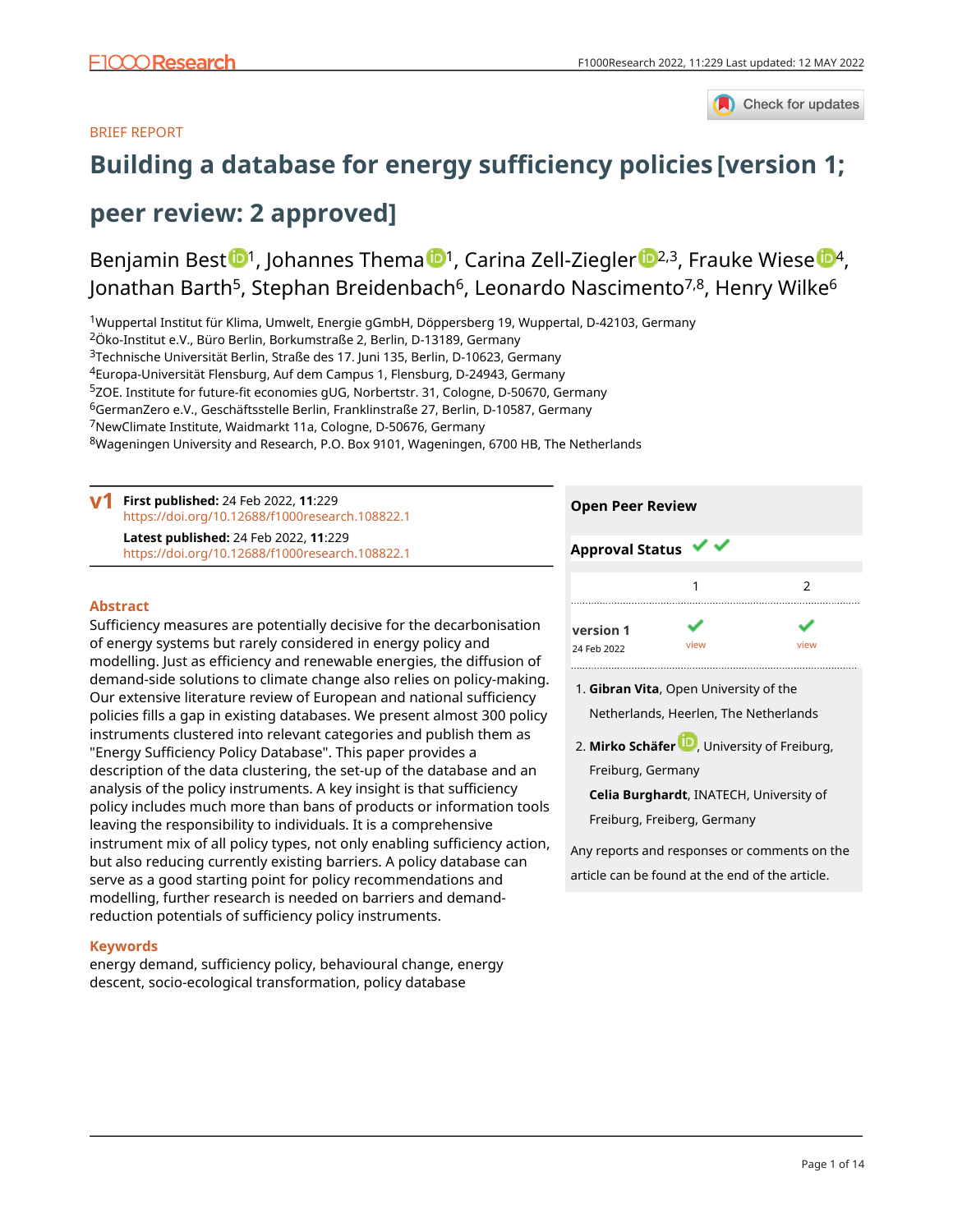

This article is included in the [Energy](https://f1000research.com/gateways/energy) gateway.



This article is included in the **Energy Systems** 

[Modelling](https://f1000research.com/collections/energy-systems-modelling) collection.

**Corresponding author:** Benjamin Best [\(benjamin.best@wupperinst.org\)](mailto:benjamin.best@wupperinst.org)

**Author roles: Best B**: Conceptualization, Funding Acquisition, Investigation, Methodology, Project Administration, Writing – Original Draft Preparation, Writing – Review & Editing; **Thema J**: Conceptualization, Formal Analysis, Investigation, Methodology, Visualization, Writing – Original Draft Preparation, Writing – Review & Editing; **Zell-Ziegler C**: Conceptualization, Formal Analysis, Investigation, Methodology, Writing – Original Draft Preparation, Writing – Review & Editing; **Wiese F**: Conceptualization, Funding Acquisition, Investigation, Methodology, Project Administration, Resources, Writing – Original Draft Preparation, Writing – Review & Editing; **Barth J**: Resources; **Breidenbach S**: Resources; **Nascimento L**: Resources, Writing – Review & Editing; **Wilke H**: Resources

**Competing interests:** No competing interests were disclosed.

**Grant information:** The Federal Ministry of Education and Research (BMBF) is funding the project "EnSu - Energy Sufficiency in Energy Transition and Society" within the framework of the Strategy "Research for Sustainability" (FONA) www.fona.de/en as part of its Social-Ecological Research funding priority, funding nos. [01UU2004A, 01UU2004B, 01UU2004C]. Responsibility for the content of this publication lies with the authors.

*The funders had no role in study design, data collection and analysis, decision to publish, or preparation of the manuscript.*

**Copyright:** © 2022 Best B *et al*. This is an open access article distributed under the terms of the [Creative Commons Attribution License,](http://creativecommons.org/licenses/by/4.0/) which permits unrestricted use, distribution, and reproduction in any medium, provided the original work is properly cited.

**How to cite this article:** Best B, Thema J, Zell-Ziegler C *et al.* **Building a database for energy sufficiency policies [version 1; peer review: 2 approved]** F1000Research 2022, **11**:229<https://doi.org/10.12688/f1000research.108822.1>

**First published:** 24 Feb 2022, **11**:229 <https://doi.org/10.12688/f1000research.108822.1>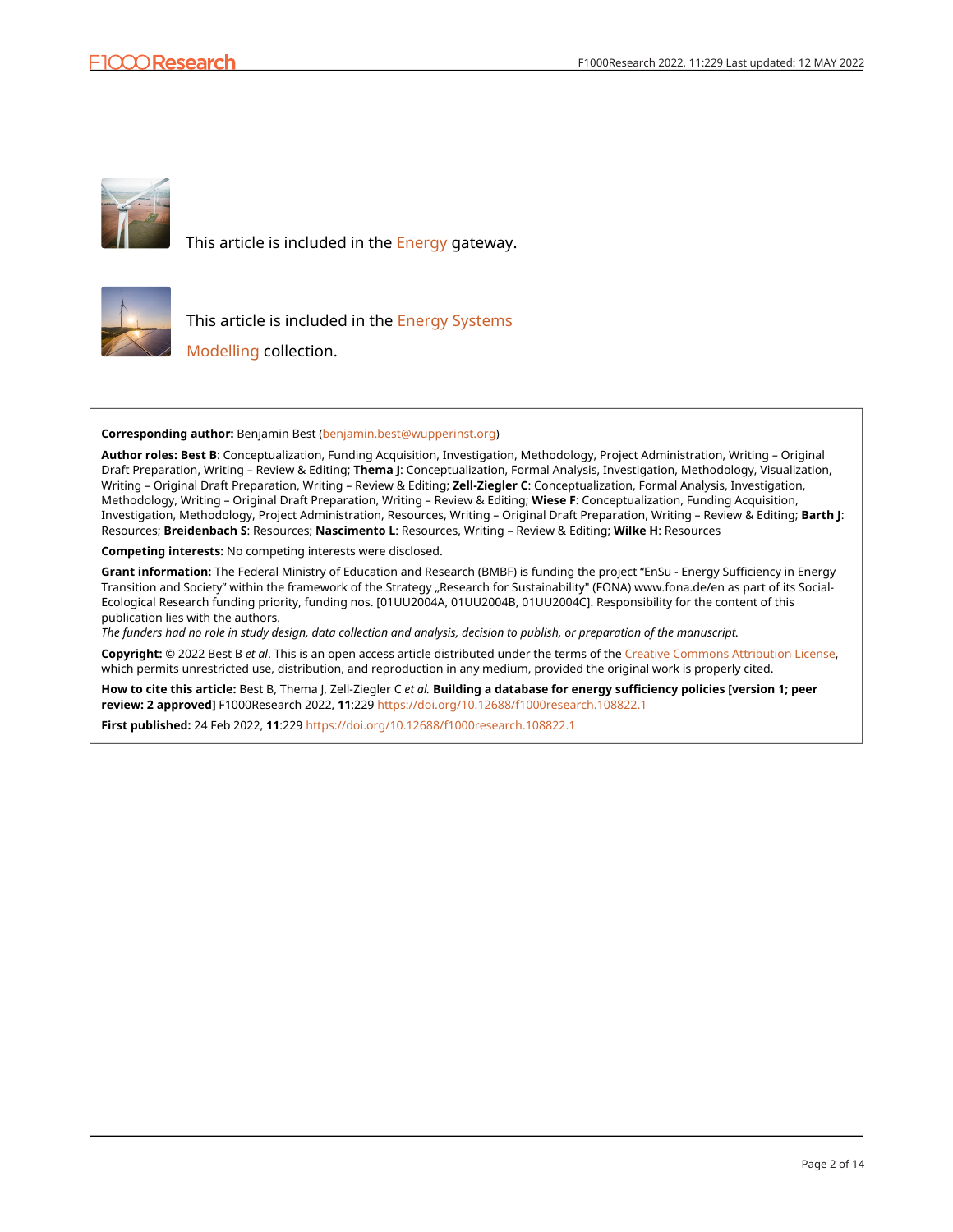#### Introduction

Sufficiency is a potentially low-cost, fast and socially just mean of global greenhouse gas (GHG) mitigation. It is linked to multiple benefits for human well-being.<sup>[1](#page-7-0)</sup> The understanding of sufficiency varies across disciplines and discursive spheres; in relation to energy, sufficiency is the strategy that aims at achieving absolute reductions in the use of energy-based services.<sup>[2](#page-7-0)</sup> Energy sufficiency, renewable energies and energy efficiency are all methods to reduce emissions associated with energy use. Renewables substitute fossil fuels, efficiency means finding ways to reduce losses by improving the input/output relation, and sufficiency equals avoiding/shifting energy services altogether.

Just as renewable energy and efficiency technologies, energy sufficiency is enabled and promoted by policy action. It is a genuine field of policy making, a case for regulatory frameworks and infrastructures, much beyond micro-level individual behaviour changes.<sup>[1,3](#page-7-0)–[6](#page-7-0)</sup> We differentiate three sufficiency types to categorise policy instruments by whether they are aimed at a clear avoid strategy, i.e. a reduction of services; at shift, i.e. substituting energy intensive practices by less energy-intensive ones; or in *general* supporting reductions and substitutions.<sup>[1]</sup>

#### Information gap: a sufficiency policy database

The need for a sufficiency policy database has been formulated by various researchers and ministerial representatives, e.g. Toulouse *et al.*<sup>[7](#page-7-0)</sup> and Zell-Ziegler and Förster.<sup>[8](#page-7-0)</sup> Sufficiency is underrepresented in climate change mitigation policy and energy and climate scenarios so far (e.g. Samadi et al.<sup>[9](#page-7-0)</sup>). A database on energy sufficiency could serve as a starting point for the collection of policy instruments, their assessment in a structured format, as precondition for further research and policy consulting and to complement the discussion on mitigation policy options.

Such database should provide information on good practices, implementation examples and insights on emission and energy reduction potentials. An openly accessible database can collect findings, ideas and examples and make them better accessible to policy makers than'hidden' in e.g. a project report.

When consulting existing climate end energy policy databases, for example International Energy Agency's (IEA) Policy Database<sup>[10](#page-7-0)</sup> and European Environment Agency's (EEA) Database on Greenhouse Gas Policies and Measures in Europe, $\frac{11}{11}$  $\frac{11}{11}$  $\frac{11}{11}$  it is striking that demand-side solutions to climate change and especially sufficiency options are underrepresented. Many sufficiency-minded bottom-up initiatives are included in the database on Transformative Social Innovations<sup>[12](#page-7-0)</sup> hosted by Dutch Research Institute For Transition (DRIFT), but this database does not focus on policy instruments. The NewClimate Institute's Climate Policy Database<sup>[13](#page-7-0)</sup> and the Mesures d'Utilisation Rationnelle de l'Energie (MURE) database on energy efficiency measures<sup>[14](#page-7-0)</sup> include sufficiency and/or the reduction of energy service demand in their search masks. However, the scope of these databases is different to our purpose: the Database of NewClimate aims at tracking climate action worldwide and thus focuses on mitigation plans and decarbonisation roadmaps rather than on specific policy instruments. The MURE database explicitly considers sufficiency policies and indicators since spring  $2021$ ,<sup>[15](#page-7-0)</sup> including detailed descriptions and quantification, but only for policies that are already implemented, which limits the openness for new proposals. Another database is the Policy Ideas Database for Sustainable Prosperity from the Institute for Future-Fit Economies (ZOE).<sup>16</sup> The ZOE-database is not a classical database, but a narrative and graphical visualisation, however, it is a valuable source for visionary cross-sectoral policies.

#### Methods

This section briefly describes the structure of the database, starting with sources for entries. To improve accessibility, and to allow for filtering, clustering and potential further analyses, we propose a number of structuring categorisations including information on sectors, goals, target indicators, policy instruments and sufficiency types. Moreover, we outline our internal review and harmonisation process and the technical setup of the database.

#### Data sources

Policy instruments are mainly extracted from existing literature and databases using the classifying parameters outlined below. Two key sources are first an extensive and detailed report describing policy measures for a "German Zero" emissions scenario until  $2035^{17}$  and second a list of policy measures extracted from all European National Energy and Climate Plans (NECPs) published by Zell-Ziegler et  $al^2$  $al^2$  and condensed to merge instruments described by various NECPs. This is complemented by databases such as the Sustainable Prosperity Database<sup>[16](#page-7-0)</sup> and by further literature<sup>[18](#page-7-0)–[30](#page-8-0)</sup> as well as exchange with experts. For a full list of references, see the respective tab in the database (please see underlying  $data)$ .<sup>3</sup>

<sup>&</sup>lt;sup>1</sup>For more details and examples see Zell-Ziegler et  $al$ <sup>[2](#page-7-0)</sup>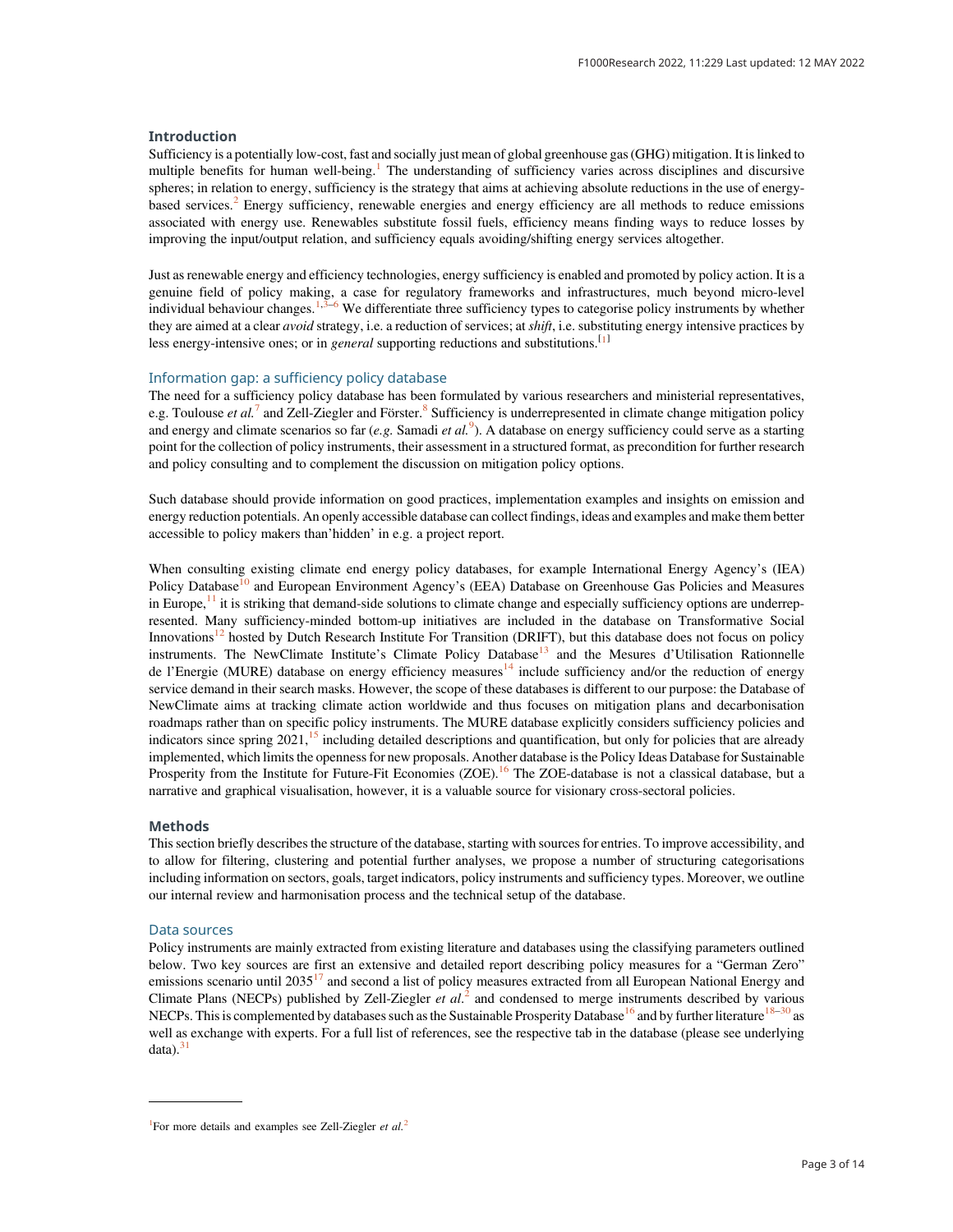#### Build-up of database - structuring the data

To allow for the analysis of policy instruments, we structured the database along several key categories:

Sector includes information on the covered sector: agri-food, buildings, industry/production, transport, LULUCF (land use, land-use change and forestry), energy and cross-sectoral (for overarching policies targeting various sectors).

Goal/policy strategy describes what the respective policy aims at, while

Measure/action explains the more concrete changes envisaged to achieve the policy goals and the mitigation target.

Indicator lists quantifiable units to be used to estimate the effect of the policy instrument/policy.

Sufficiency type categorises instruments according to the strategies avoid, shift or generally supporting.

Policy instrument lists the specific policy instrument from the respective source that is intended to lead to change and the description gives more details on the specifications of the instrument.

Instrument type categorises the policy instrument types according to UNFCCC categories,<sup>[32](#page-8-0)</sup> adding one for "not specified", where actions are listed in sources but respective instruments are not specified.

References are included with a link and page reference to facilitate retrieval of original sources.

The latest version of the database is available under [https://energysufficiency.de/policy-database/.](https://energysufficiency.de/policy-database/)

As the database will be further developed, additional categories may be included such as push/pull measures,  $33$ governance levels at which they are implemented in a multi-level governance system, $34,35$  $34,35$  policy interactions, and whether they constitute a sufficiency promotion or reduction of barriers.

#### Internal review

In order to increase consistency and interrater reliability of the database and to avoid duplicate entries, the data collection and cleaning process was organised with multiple internal review loops:

- Assignation of main sector responsible to each sector (out of the four first authors)
- Initial policy collection by main sector responsible
- Assignation of reviewer to each sector (out of the four first authors), review of all entries including: clarity of entries, correct coding, plausible entries (esp. goal/policy strategy, measure/action, indicator, instrument type)
- Bilateral coder meetings for clearance of divergences where necessary
- Loops of coder-meetings to sort out inconsistencies and establish a common understanding and coding procedure
- Where multiple policy instruments were listed, prioritisation on main instrument or splitting of policy in respective separate instruments (rows)
- Harmonisation of goals and indicators within and across sectors

#### Build-up of database

The database needs to meet the following requirements in order to be of highest utility and used most efficiently:

- Online availability with open access
- Clear design and easy navigation through the dataset
- Possibility to filter and search for keywords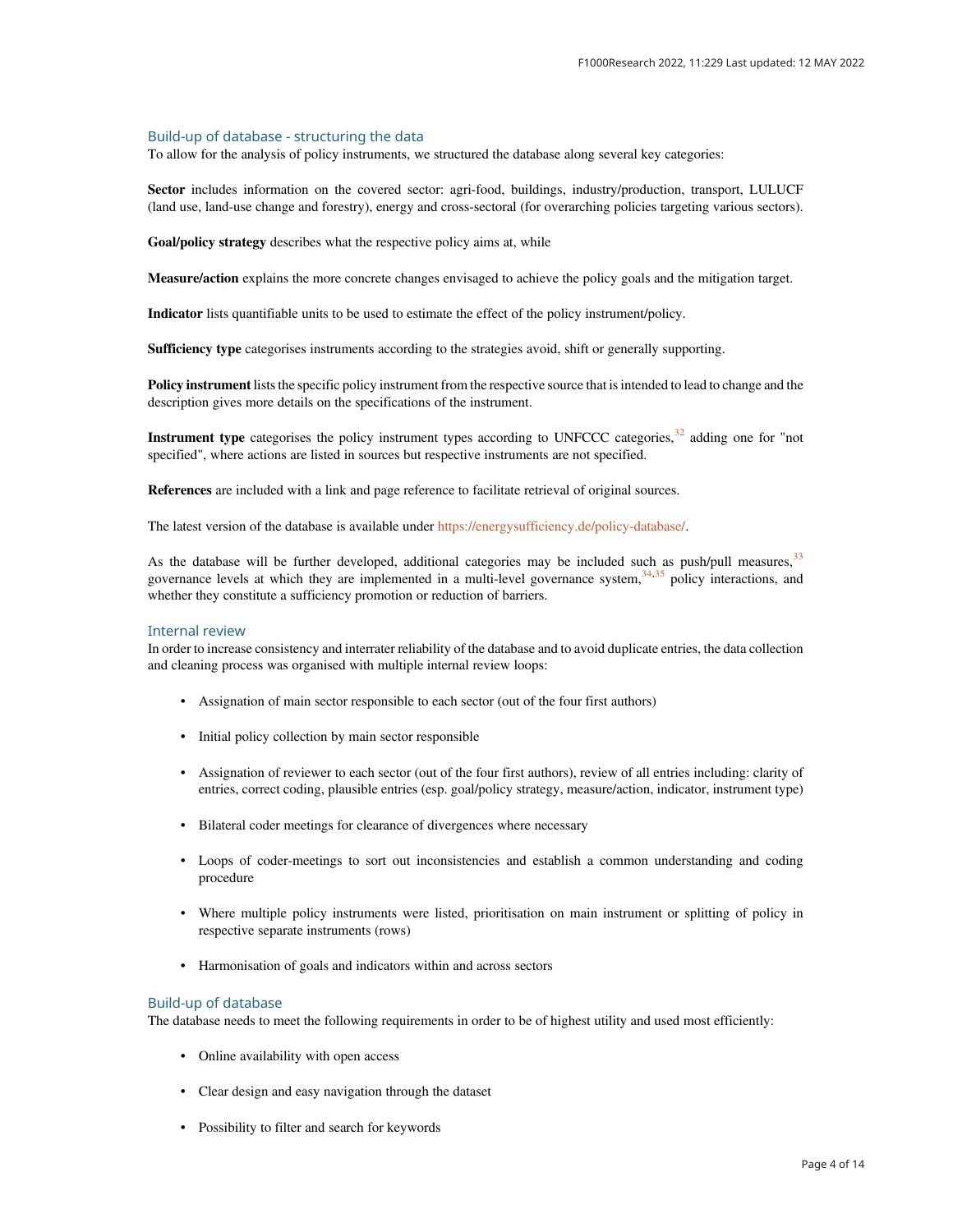- Possibility to insert additional information on policies (description as floating text)
- Possibility to include attachments (e.g. sufficiency policy impact chains, planned to be developed)
- Possibility to download the data

Furthermore, the possibility to propose new policies and an integrated feature for a review process is desirable.

In order to find a software solution that may deliver on these aspects we exchanged with the hosts of comparable policy databases and with persons from our networks and a person from the EnSu project's advisory board<sup>[2]</sup>.

#### **Results**

The database version published with this article contains 281 policies from seven sectors (Figure 1 shows freight transport separately). One third of these are from the transport sector, followed by 62 policies in the building sector and 48 crosssectoral measures that address more than one sector. Some provide indirect connections with sufficiency measures such as reductions of subsidies for fossil fuels. The sources we analysed contained only very few sufficiency measures for the LULUCF (4) and energy (6) sector. The sufficiency measures in the energy sector concentrate on the overall policy goal 'reduce energy consumption' with such instruments as e.g. 'subsidise energy savings'.<sup>[28](#page-8-0)</sup>

We include modal shift measures in the transport sector, labeled as sufficiency type shifting from high-energy to lowerenergy modes (shift). Of the 95 transport entries, 56% aim at mode shift from cars to public transport and active modes (walking, cycling) (see [Figure 2](#page-5-0)). In the transport sector, shift policies dominate, indicating that this is a key policy strategy for transport. Somewhat less common is the reduction of necessary trips and thus traffic (avoid), e. g. through support of teleworking or city planning to reduce distances between points of interest. Shift policies also dominate in the industry and agri-food domain.

In the building sector, sufficiency instruments of the 'avoid' type dominate in our database so far, aiming at an efficient use of living space and development of the existing building stock, focusing on quality of living and by that reduce overall living space and required land sealing. In the industry/production sector, avoid measures target at enhancing product lifetimes by increasing reparability and durability.

The database includes existing and proposed **policy instruments** of all types as categorised by UNFCCC.<sup>[32](#page-8-0)</sup> Most of the policy instruments in the database are of regulatory nature (108), economic (45, e.g. taxation) or fiscal (66, e.g. infrastructural or subsidies) (see [Figure 3\)](#page-5-0). The high share of regulatory instruments is in contrast to sufficiency policy instruments that are implemented or planned by EU member states, as listed in  $NECPs<sup>2</sup>$  $NECPs<sup>2</sup>$  $NECPs<sup>2</sup>$  where regulatory instruments are underrepresented. The diversity of instrument types shows that sufficiency policies are not only information campaigns



#### Figure 1. Number of policy instruments by sector.

<sup>&</sup>lt;sup>2</sup>EnSu - Research Group on energy sufficiency, <https://energysufficiency.de/>.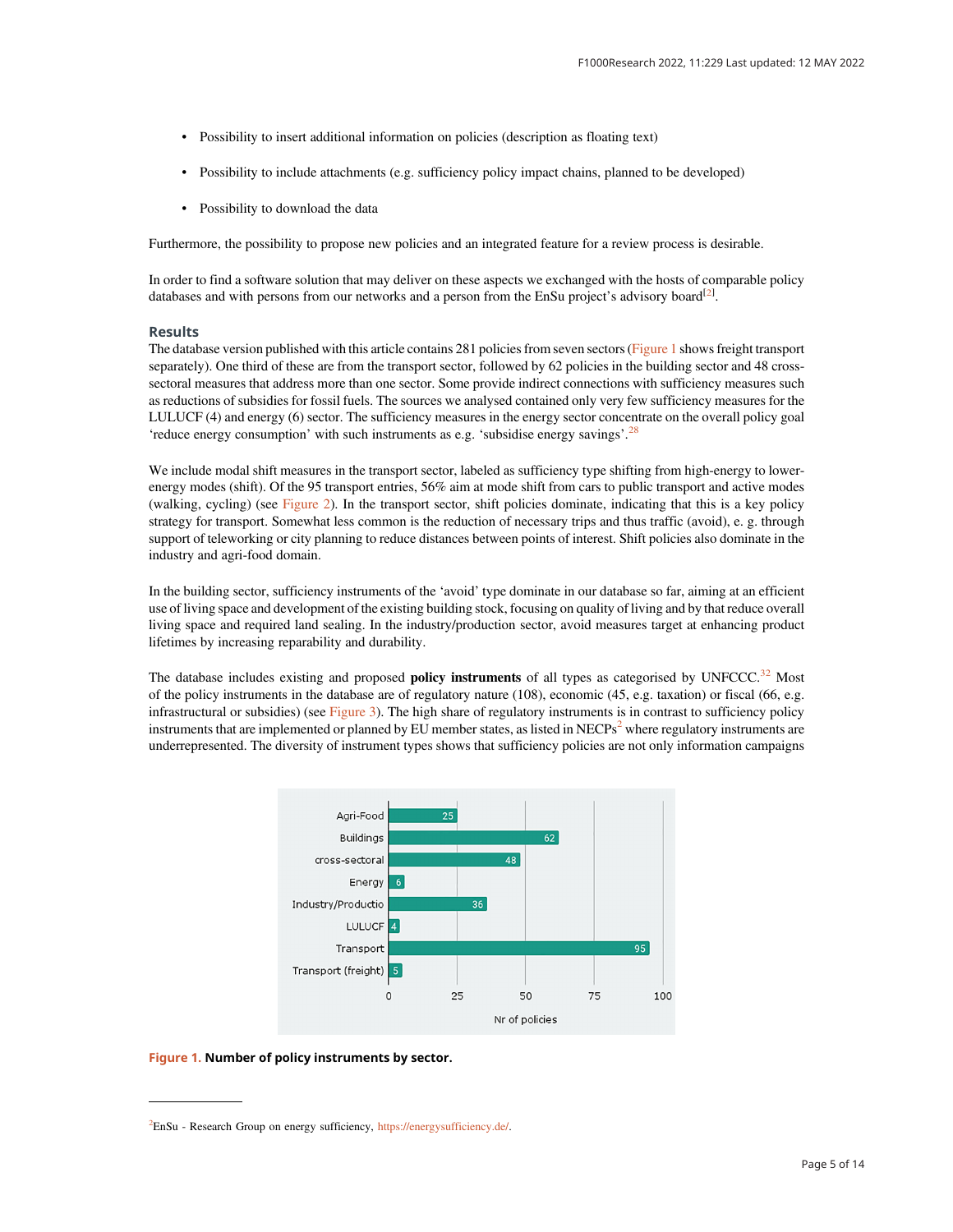<span id="page-5-0"></span>

Figure 2. Number of policy instruments by sector and sufficiency type.



#### Figure 3. Number of policy instruments by instrument types.

leaving the responsibility to the individual, but a comprehensive mix of instruments. Sufficiency policy can thus be regarded as a policy field comparable to energy efficiency or renewable energies.

[Figure 4](#page-6-0) combines the information on sectors and instrument types. This highlights that the sufficiency policies proposed in the various sectors diverge in focus. In the building sector, fiscal (subsidy) instruments and regulations prevail while for the transport sector, the focus is more on fiscal/infrastructure policies, financial/tax incentives and regulation. For the industry/production sector, mostly regulatory instruments are included while cross-sectoral policy instruments are mostly financial incentives through taxation and subsidies as well as regulation. For the other sectors, fewer instruments of all types are included.

As a step towards model inclusion of sufficiency policies, we searched for specific target **indicators** that may eventually be included into models or, vice versa, that models may potentially give as outputs to quantify energy sufficiency. The database includes 79 unique indicators such as e.g. 'durability of products', 'car ownership rate', 'kg of exported meat' and ' $m<sup>2</sup>$  living space/person' or 'm<sup>2</sup> unused living space'. For a complete list, see underlying data. These are indicators identified from the policy descriptions and may function as linking variables to sector and energy models and climate scenarios. $36$ 

By summarizing the overall goals all identified sufficiency policy instruments, we identify 45 different policy goals(See underlying data).<sup>[31](#page-8-0)</sup> While most are quite sector-specific and concrete such as reduce motorized individual transport or efficient use of living space, some goals, especially the ones of cross-sectoral policy instruments, aim at more general goals of human well-being e.g. equal society,alternative welfare indicators and that would involve more fundamental changes of organizing principles of societies e.g. re-distribute and reduce paid work-time or promote commons. This shows that demand-side options are not only a means to mitigate climate change, but can also involve a more general strategy to reach socio-ecological goals and quality of life.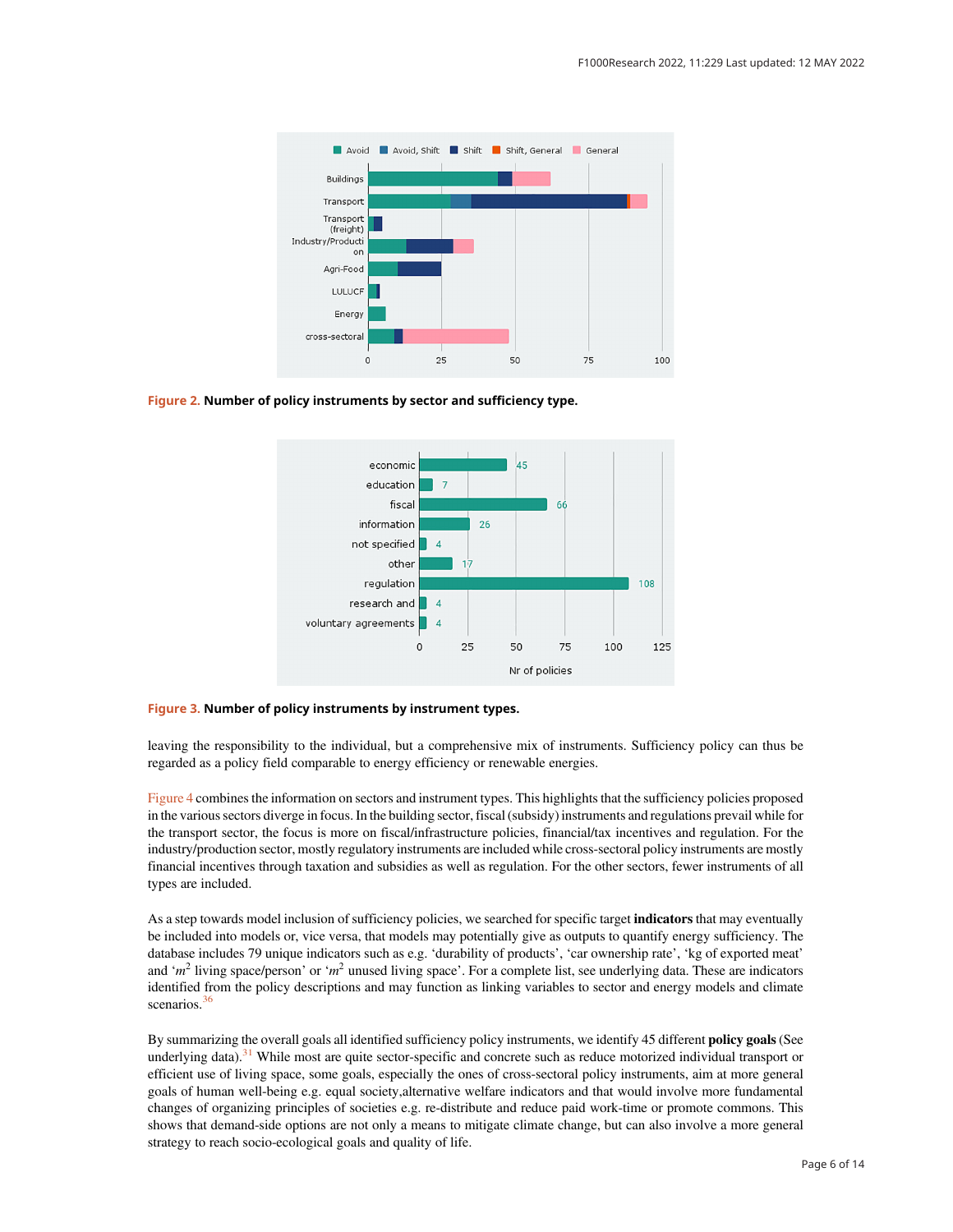<span id="page-6-0"></span>

Figure 4. Number of policy instruments by sector and instrument type. Note: Bubble sizes indicate the number of instruments.

#### **Discussion**

Potentially, much like with energy efficiency and renewable energy policy, sufficiency policies are most effective and unfold all advantages, if not reduced to single measures but integrated into a consistent policy framework. We consider it still helpful to depict each policy instrument in detail in such a database on the one and provide the heterogeneity of sufficiency policy on the other side.

The database published along with this article is a first version and proof of concept. So far, we have a strong focus on European and German sources. We do not claim completeness and since it is a dynamic field, additional policy instruments will be added. We will also invite external persons to propose additional policies and plan to team up with other research stakeholders in the energy sufficiency field at German and EU level to investigate options for a successful continuation of the database including potential future (co-)hosts and possibilities for maintenance. Regarding its format, we plan to implement the sufficiency policy database as an online database.

Further planned developments of the database are the inclusion of quantitative effects (energy demand & GHG-reduction potentials) of the policies. To this end, policy impact chains need to be investigated and the policy representation in models be expanded to include them in ex-ante assessments and scenario studies.<sup>37</sup> Another possible addition is a prioritization regarding maturity, replicability and impact.<sup>[38](#page-8-0)</sup> To make more transparent which policies are actually reducing barriers for sufficiency, we will add the categorisation of barrier-reduction and sufficiency-supporting. Furthermore, we will add good practice and implementation examples to the entries of the database.

In the field of barriers, more research is required to identify current political barriers which might prevent the implementation of sufficiency. Due to the partly fundamental character of the changes some policy instruments of sufficiency represent, further research on economic effects, macroeconomic dynamics and culture is required which is beyond the scope of the database itself but is fundamental for a successful implementation of sufficiency policy.

#### Conclusion

Our energy sufficiency policy database of currently 281 policy instruments can serve as a basis to develop policy recommendations in the so far underrepresented field of sufficiency policy. Moreover, it provides a starting point for further research on sufficiency and climate change mitigation policies, especially for modelling and scenario studies. The identification of indicators is a first step to include sufficiency into modelling and be able to assess the effect of the different policy measures.

As the variety of different instrument types, goals and policy levels shows, sufficiency is a diverse policy field with multiple options of implementation and effect. The database encompasses specific instruments but also fundamental structural changes of societal organisation principles. Our interdisciplinary approach is helpful to cover the heterogeneity of sufficiency. The description on concrete information on sufficiency as policy, with goals, instruments and indicators as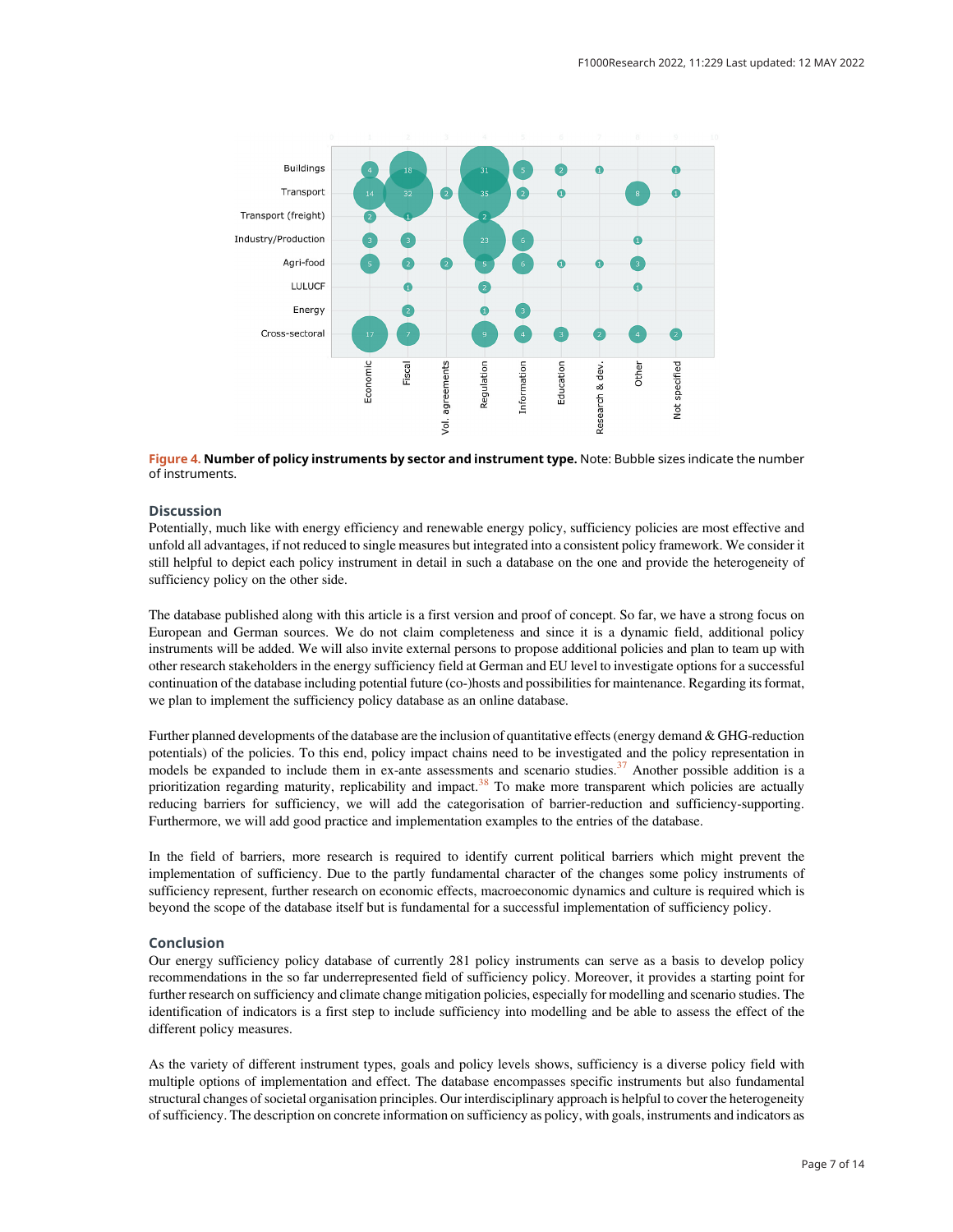<span id="page-7-0"></span>an interface to modelling can help to overcome existing barriers on sufficiency policy implementation. Making it more tangible can support its path to becoming a key strategy for energy policy.

#### Data availability

Underlying data Zenodo: Sufficiency Policy Database  $DOI<sup>31</sup>$  $DOI<sup>31</sup>$  $DOI<sup>31</sup>$ : This project contains the following underlying data: Sufficiency Policy Database

Source data <https://energysufficiency.de/policy-database/> (latest version of the sufficiency policy database)

Data are available under the terms of the [Creative Commons Attribution 4.0 International](https://creativecommons.org/licenses/by/4.0/) (CC BY 4.0).

#### Author contributions

Benjamin Best: Conceptualization, Funding Acquisition, Investigation, Methodology, Project Administration, Writing – Original Draft Preparation, Writing – Review & Editing; Johannes Thema: Conceptualization, Formal Analysis, Investigation, Methodology, Visualization, Writing – Original Draft Preparation, Writing – Review & Editing; Carina Zell-Ziegler: Conceptualization, Formal Analysis, Investigation, Methodology, Visualization, Writing – Original Draft Preparation, Writing – Review & Editing; Frauke Wiese: Conceptualization, Funding Acquisition, Investigation, Methodology, Project Administration, Writing – Original Draft Preparation, Writing – Review & Editing; Jonathan Barth: Resources; Stephan Breidenbach: Resources; Leonardo Nascimento: Resources, Writing – Review & Editing; Henry Wilke: Resources

#### Acknowledgements

The authors would like to thank the members of their advisory boards for policy ideas and feedback. Great thanks to Diana Süsser and Bendix Vogel for technical advice. Thanks to the organizers and the participants of the session "Reaching our Targets - Making Europe fit for 55" of the EMP-E 2021 Conference.

#### References

- Creutzig F, Niamir L, Bai X, et al.: Demand-side solutions to climate change mitigation consistent with high levels of well-being. Nat. Clim. Chang. 2021; 12: 36–46. [Publisher Full Text](https://doi.org/10.1038/s41558-021-01219-y)
- 2. Zell-Ziegler C, Thema J, Best B, et al.: Enough? The role of **sufficiency in European energy and climate plans.** *Energy Policy.*<br>2021; **157**: 112483. [Publisher Full Text](https://doi.org/10.1016/j.enpol.2021.112483)
- 3. Grunwald A: Wider die Privatisierung der Nachhaltigkeit Warum ökologisch korrekter Konsum die Umwelt nicht retten<br>kann. GAIA-Ecological Perspectives for Science and Society. 2010; **19**(3): 178–182. [Publisher Full Text](https://doi.org/10.14512/gaia.19.3.6)
	-
- 4. Bilharz M, Fricke V, Schrader U: Wider die Bagatellisierung der Konsumentenverantwortung. GAIA - Ecological Perspectives for Science and Society. 2011; 20: 9–13. [Publisher Full Text](https://doi.org/10.14512/gaia.20.1.3)
- 5. Grunwald A: Statt Privatisierung: Politisierung der Nachhaltigkeit. GAIA - Ecological Perspectives for Science and Society. 2011; 20: 17–19. [Publisher Full Text](https://doi.org/10.14512/gaia.20.1.5)
- 6. Heidbrink L, Schmidt I, Ahaus B: Die Verantwortung des Konsumenten. Sozialwissenschaften 2011. 1st ed. Frankfurt am Main: Campus Verlag GmbH; 2011.
- 7. Toulouse E, Sahakian M, Lorek S, et al.: Energy sufficiency: how can research better help and inform policy-making?. 2019. [Reference Source](https://www.eceee.org/library/conference_proceedings/eceee_Summer_Studies/2019/2-whats-next-in-energy-policy/energy-sufficiency-how-can-research-better-help-and-inform-policy-making/2019/2-190-19_Toulouse.pdf/)
- 8. Zell-Ziegler C, Förster H: Mit Suffizienz mehr Klimaschutz modellieren. Number 55/2018 in Texte. Umweltbundesamt, Dessau. 2018. [Reference Source](https://www.umweltbundesamt.de/sites/default/files/medien/1410/publikationen/uba_texte_55_2018_zwischenbericht_mit_suffizienz_mehr_klimaschutz_modellieren.pdf)
- Samadi S, Gröne M-C, Schneidewind U, et al.: Sufficiency in energy scenario studies: Taking the potential benefits of lifestyle changes into account. Technol. Forecast. Soc. Chang. 2017; 124: 126–134. [Publisher Full Text](https://doi.org/10.1016/j.techfore.2016.09.013)
- 10. International Energy Agency (IEA) and International Renewable Energy Agency (IRENA): IEA Policies database. 2022. [Reference Source](https://www.iea.org/policies)
- 11. European Environment Agency (EEA): EEA database on climate change mitigation policies and measures in Europe. 2022. [Reference Source](http://pam.apps.eea.europa.eu)
- 12. Dutch Research Institute For Transitions (DRIFT): Critical Turning Points Database. 2022. [Reference Source](http://www.transitsocialinnovation.eu/sii-tag-search)
- 13. NewClimate Institute: Climate Policy Database. 2022. [Reference Source](https://climatepolicydatabase.org/)
- 14. Agence de l'environnement et de la maîtrise de l'énergie (ADEME) and Partners of Odyssee-Mure: MURE database on energy efficiency measures' of ODYSSEE-MURE. 2022. [Reference Source](https://www.measures.odyssee-mure.eu/energy-efficiency-policies-database.html#/)
- 15. Gynther L, Eichhammer W: Energy Sufficiency Indicators and Policies. Technical report. Helsinki: Motiva Oy & Fraunhofer Institute for Systems and Innovation Research ISI; 2021. [Reference Source](https://www.odyssee-mure.eu/publications/policy-brief/energy-sufficiency.pdf)
- 16. Institut für zukunftsfähige Ökonomien e.V: Sustainable Prosperity made in Europe. 2021. [Reference Source](https://sustainable-prosperity.eu/)
- 17. Breidenbach S, Bußmann-Welsch TM, Fischer L, et al.: Maßnahmen für ein 1,5-Grad- Gesetzespaket. Arbeitsstand: September 2021. Technical report. Hamburg: GermanZero e. V.; 2021. [Reference Source](https://germanzero.de/media/pages/assets/fcd6e7bfe9-1638758195/GermanZero_Massnahmenkatalog_210907.pdf)
- 18. Association négaWatt: Scénario négaWatt 2017-2050 Dossier de synthèse. Technical report. Valence: Fondation Charles Léopold Mayer pour le progrès de l'Homme; 2017. [Reference Source](https://negawatt.org/IMG/pdf/synthese_scenario-negawatt_2017-2050.pdf)
- 19. Bertoldi P: Are current policies promoting a change in behaviour, conservation and sufficiency? An analysis of existing policies and recommendations for new and effective policies.ECEEE; 2017. [Reference Source](http://proceedings.eceee.org/vispanel.php?event=7)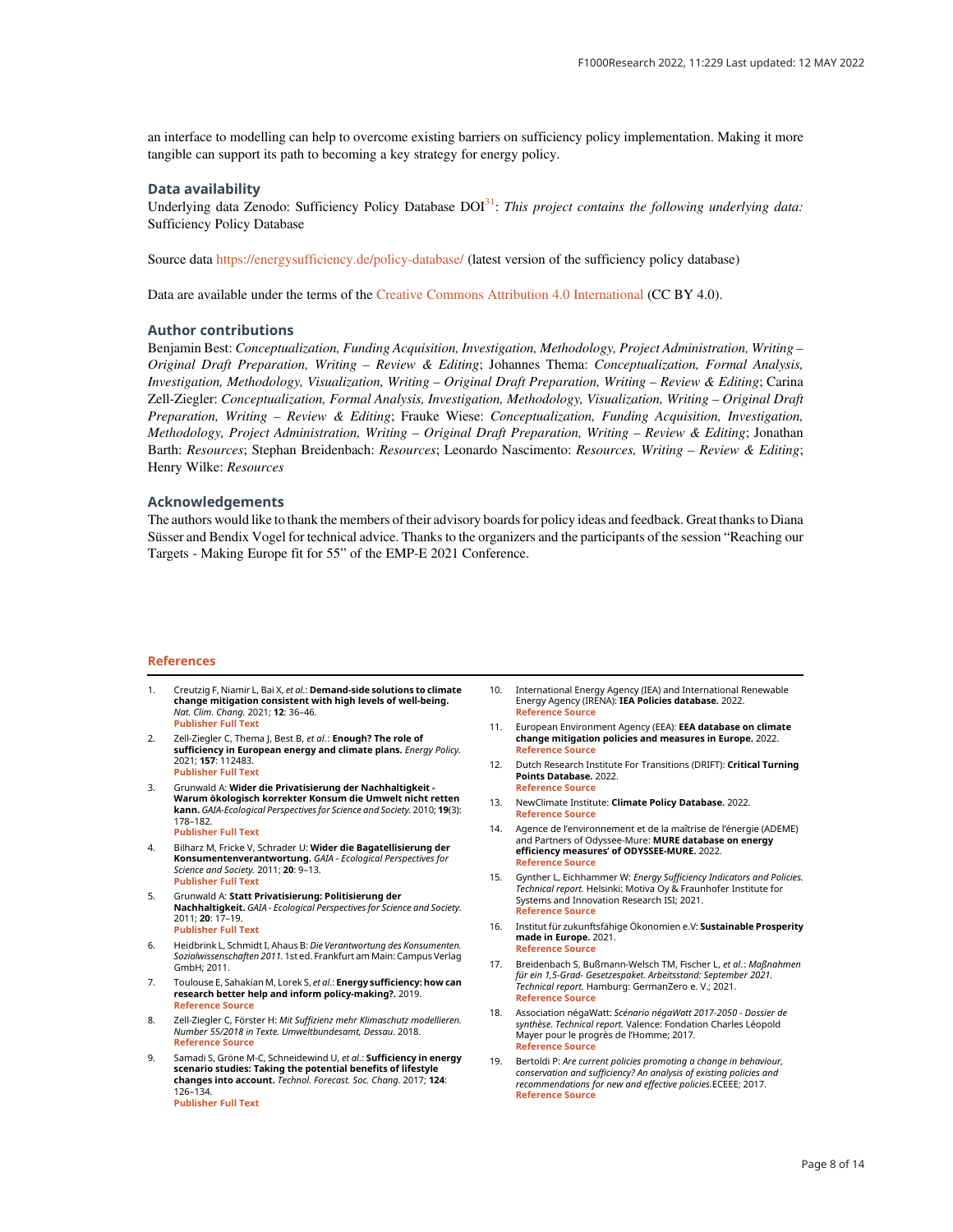- <span id="page-8-0"></span>20. Best B, Wagner O: Prepaid-Strom per Smartphone. Energiewirtschaftliche Tagesfragen. 2020; (11): 74–77. [Reference Source](https://epub.wupperinst.org/files/7610/7610_Best.pdf)
- 21. BürgerBegehren Klimaschutz e. V: Unsere Empfehlungen für die deutsche Klimapolitik. Technical report, Schöpflin Stiftung, Open Society Foundations, GLS Treuhand, Postcode-Lotterie-Stiftung, Berlin. September 2021. [Reference Source](https://buergerrat-klima.de/content/pdfs/B%C3%BCrgerrat%20Klima%202021_Das%20B%C3%BCrgergutachten.pdf)
- 22. Dittrich F, Dünnebeil S, von Köppen A, et al.: Transformationsprozess zum treibhausgasneutralen und ressourcenschonenden Deutschland - GreenSupreme. Number 05/2020 in Climate Change. Umweltbundesamt (UBA), Dessau. 2020. [Reference Source](https://www.umweltbundesamt.de/publikationen/transformationsprozess-treibhausgasneutrales-ressourcenschonendes-deutschland-greensupreme)
- 23. Faber J: Behavioural climate change mitigation options and their appropriate inclusion in quantitative longer term policy scenarios. 2012. [Reference Source](https://ec.europa.eu/clima/system/files/2016-11/main_report_en.pdf)
- 24. Fuhrhop D: "Bauverbot" und Suffizienz im Stadtwandel. Adler F, Schachtschneider U, editors. Postwachstumspolitiken. oekom; pages 293–304.
- 25. Gota S, Huizenga C, Peet K, et al.: Decarbonising transport to achieve Paris Agreement targets. Energ. Effic. February 2019; 12(2): 363–386. [Publisher Full Text](https://doi.org/10.1007/s12053-018-9671-3)

- 26. Jackson T: Prosperity without Growth: Foundations for the Economy of Tomorrow. 2nd ed. London/New York: Routledge; 2016.
- 27. Matthias V, Bieser J, Mocanu T, et al.: Modelling road transport emissions in germany – current day situation and scenarios for 2040.87: 1–17. [Publisher Full Text](https://doi.org/10.1016/j.trd.2020.102536)
- 28. Potočnik J, Spangenberg J, Alcott B, et al.: Sufficiency. Moving beyond the gospel of eco-efficiency. Technical report, Friends of the Earth Europe, Federal Ministry of the Environment, Nature Conservation, Building and Nuclear Safety and of the Federal Environment Agency of the Federal Republic of Germany, European Commission, Brussels. 2018. [Reference Source](http://www.foeeurope.org/sites/default/files/resource_use/2018/foee_sufficiency_booklet.pdf)
- 29. Repenning J, Emele L, Blanck R, et al.: Klimaschutzszenario 2050-2. Endbericht. Technical report. Öko-Institut; Fraunhofer ISI; 2015. [Reference Source](https://www.oeko.de/oekodoc/2451/2015-608-de.pdf)
- 30. Scherhorn G: Die Welt als Allmende Für ein gemeingütersensitives Wettbewerbsrecht. 2012.
- 31. Best B, Thema J, Zell-Ziegler C, *et al*.: **Sufficiency policy database**<br>[**data set]. in f1000research: Vol. energy systems modelling,** (v 0.1). [Publisher Full Text](https://doi.org/10.5281/zenodo.5846206)
- 32. UNFCCC: Review of the implementation of commitments and of other provisions of the Convention. UNFCCC guidelines on reporting and review. Bonn: 2000. [Reference Source](http://unfccc.int/resource/docs/cop5/07.pdf)
- 33. Steg L, Tertoolen G: Sustainable transport policy: the contribution from behavioural scientists. Public Money Manag. 1999; 19(1): 63–69. [Publisher Full Text](https://doi.org/10.1111/1467-9302.00154)
- 34. Marks G: Structural policy in the European Community. Sbragia A, editor. Europolitics: Institutions and Policy Making in the *'New' European Community.* Washington D.C.: The Brookings<br>Institution; pages 191–224. 1992.
- 35. Pier Domenico Tortola: Clarifying multilevel governance. Eur. J. Polit. Res. May 2017; 56(2): 234–250. [Publisher Full Text](https://doi.org/10.1111/1475-6765.12180)
- 36. Wiese F, Thema J, Cordroch L: Strategies for climate neutrality. Lessons from a meta-analysis of German energy scenarios. Renewable and Sustainable Energy Transition. December 2021; 2: 100015. [Publisher Full Text](https://doi.org/10.1016/j.rset.2021.100015)[|](https://linkinghub.elsevier.com/retrieve/pii/S2667095X21000155)[Reference Source](https://linkinghub.elsevier.com/retrieve/pii/S2667095X21000155)
- 37. Zell-Ziegler C, Thema J: Impact chains for energy sufficiency policies a proposal for visualisation and possibilities for integration into energy modelling.TATuP; forthcoming.
- 38. Martin B, Pestiaux J, Schobbens Q, et al.: A radical transformation of mobility in Europe: Exploring the decarbonisation of the transport sector by 2040. 2020. [Reference Source](https://newclimate.org/wp-content/uploads/2020/09/TransportRoadmap_Report_September2020.pdf)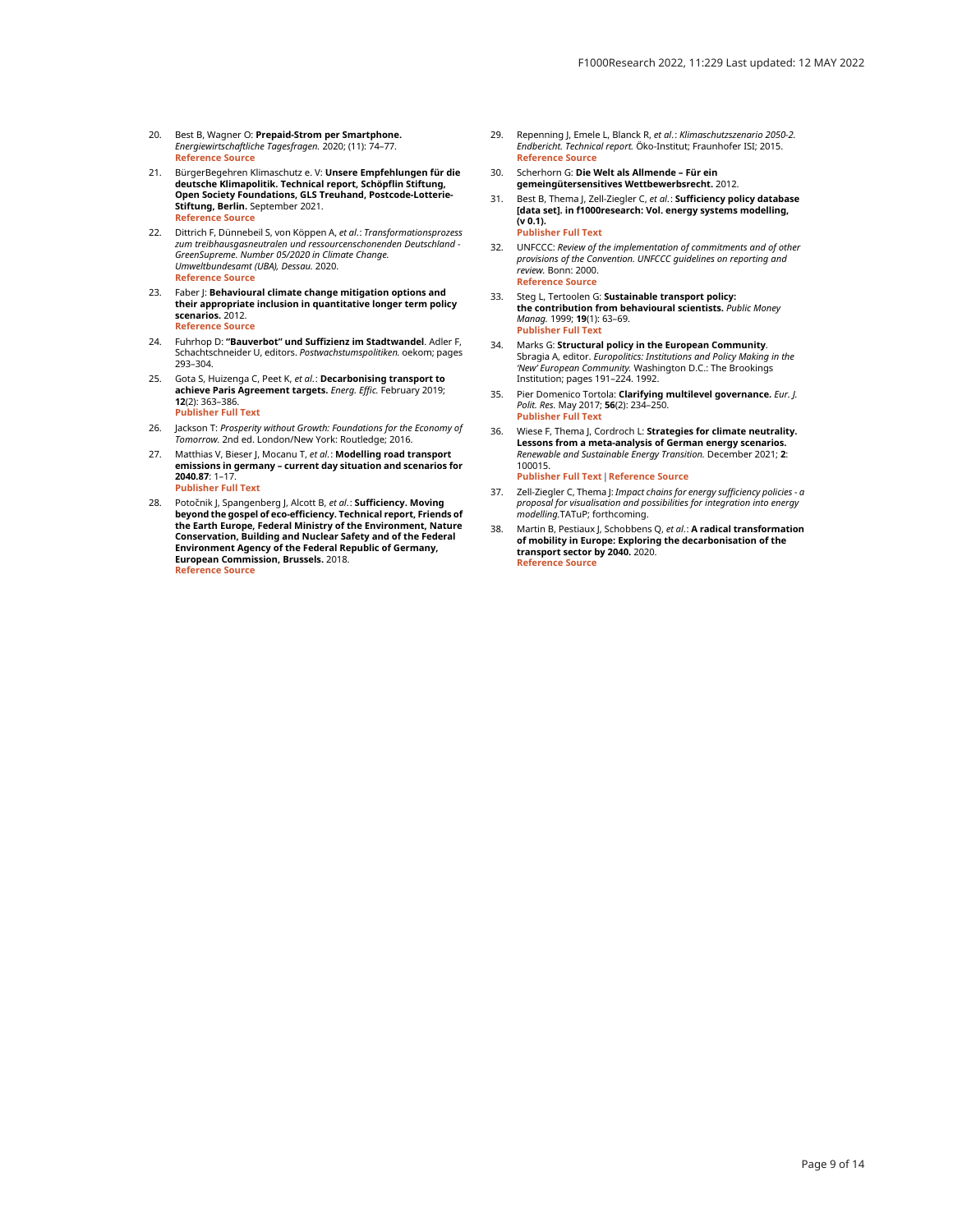# **Open Peer Review**

# **Current Peer Review Status:**

**Version 1**

Reviewer Report 14 April 2022

## <https://doi.org/10.5256/f1000research.120251.r127903>

**© 2022 Schäfer M et al.** This is an open access peer review report distributed under the terms of the [Creative](https://creativecommons.org/licenses/by/4.0/) [Commons Attribution License](https://creativecommons.org/licenses/by/4.0/), which permits unrestricted use, distribution, and reproduction in any medium, provided the original work is properly cited.



**Mirko Schäfer**

INATECH, University of Freiburg, Freiburg, Germany **Celia Burghardt** INATECH, University of Freiburg, Freiberg, Germany

The authors present a database for sufficiency policies, including and categorising almost 300 policy instruments, with a focus on Germany and Europe.

Sufficiency measures are currently underrepresented in the discussion of transformation pathways towards a climate neutral energy system. In particular, this applies to energy system modelling for scenario development and analysis. Often the focus is on the technological transformation and advancement, without the consideration of demand-side solutions. Although recently an increased interest in such demand-side solutions can be observed, there is still a research gap in identifying, quantifiying and modelling sufficiency strategies and policies. The authors address this issue by presenting a database for energy sufficiency policies.

In the current form, the database already represents a valuable source of information about a large number of sufficiency policies, categorised in a very well structured way and linked to references. In this way, already in its present form, it can be seen as an important starting point and gateway for anyone interested in sufficiency policies. The audience already more familiar with such concepts might object to certain categorisation choices or seek additional information, but also for this purpose the database can be helpful as a seed and potential platform for discussion.

Nevertheless, in its current form, the database only represents a starting point for further research. This is clearly acknowledged by the authors in the article and here is not intended as an argument against the publication of this contribution. Very important next steps could be towards more quantification (parameter settings as an input for system modelling), impact chains as a guidance for sector-specific modelling, and the extension beyond Europe.

To allow further development, a clearer view on how the community can interact with and through the database should be developed. This should include both the ability for users to contribute to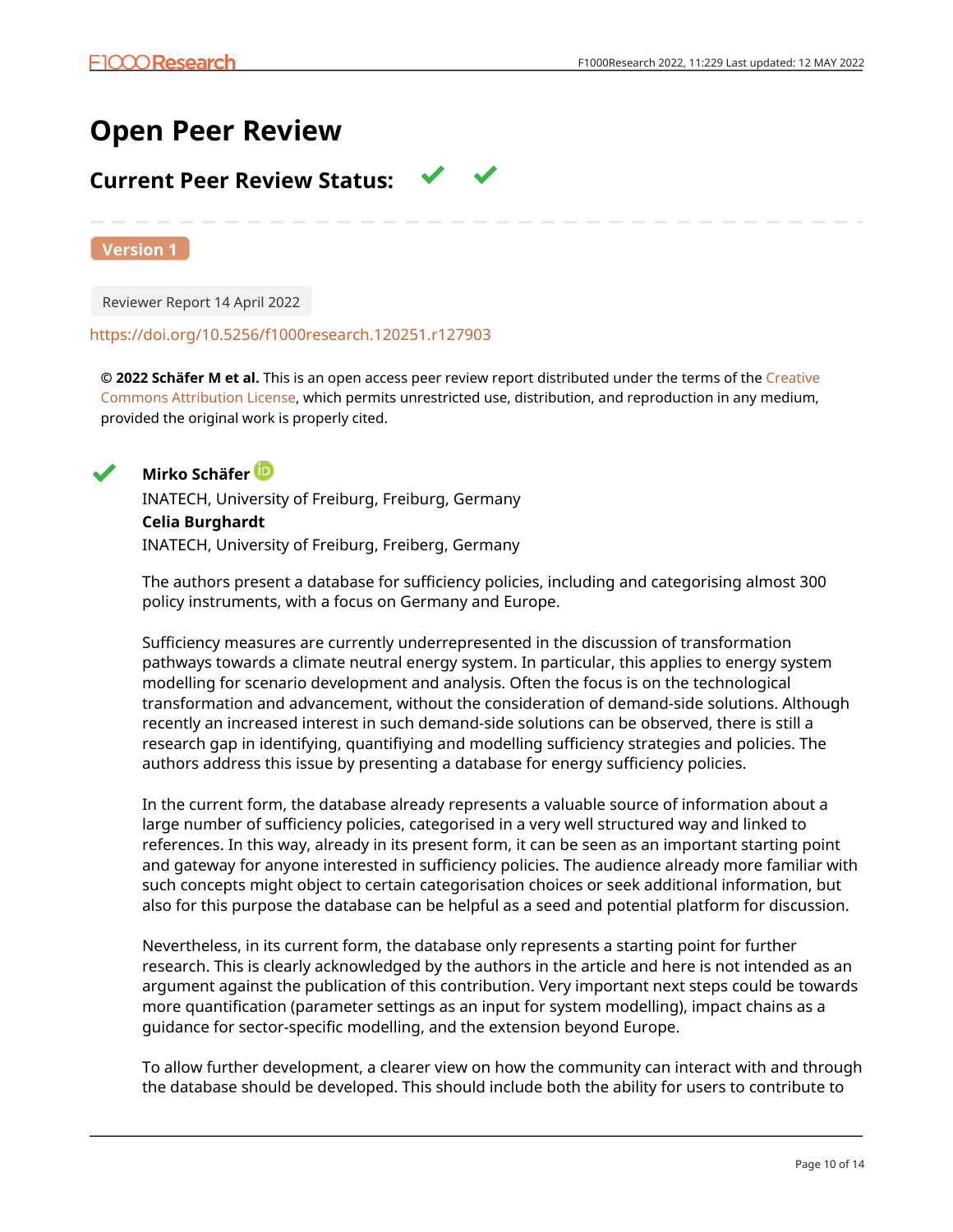the database (facilitated by clear explanation and examples on the categorisation) and the possibility to provide feedback on the usefulness or shortcomings of the database. For this purpose, it might be an option to link the database to a (moderated) discussion forum.

With regard to the analysis of the already represented sufficiency policies, it would be interesting to discuss in more detail why certain types of instruments in certain sectors are dominant in the database. Is this due to limited options for other sectors/instruments, or can this be explained with a bias in the underlying research?

To conclude, we are confident that the database serves as a valuable source for the audience seeking a first introduction into sufficiency policies, as well as an important starting point for research towards a broader and deeper integration of sufficiency policies into energy system analysis and modelling.

**Is the work clearly and accurately presented and does it cite the current literature?** Yes

**Is the study design appropriate and is the work technically sound?** Yes

**Are sufficient details of methods and analysis provided to allow replication by others?** Yes

**If applicable, is the statistical analysis and its interpretation appropriate?** Not applicable

**Are all the source data underlying the results available to ensure full reproducibility?** Yes

**Are the conclusions drawn adequately supported by the results?** Yes

*Competing Interests:* These reviewers are part of a larger working group ("Integrated Energy Systems" of the project Energy Systems of the Future). One of the authors (Frauke Wiese) is also member of this working group.

*Reviewer Expertise:* Energy system analysis and modelling

**We confirm that we have read this submission and believe that we have an appropriate level of expertise to confirm that it is of an acceptable scientific standard.**

Reviewer Report 24 March 2022

<https://doi.org/10.5256/f1000research.120251.r125368>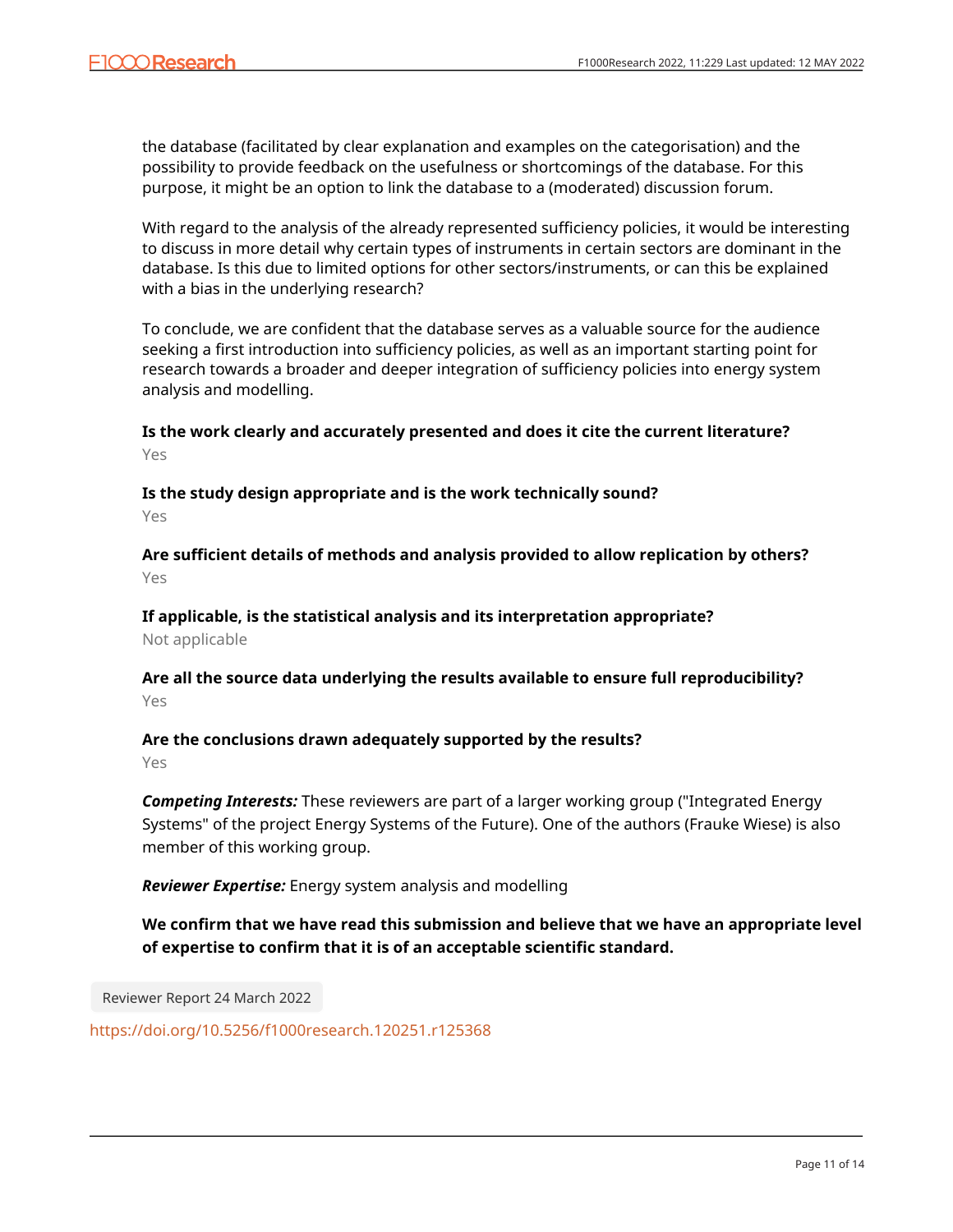**© 2022 Vita G.** This is an open access peer review report distributed under the terms of the [Creative Commons](https://creativecommons.org/licenses/by/4.0/) [Attribution License](https://creativecommons.org/licenses/by/4.0/), which permits unrestricted use, distribution, and reproduction in any medium, provided the original work is properly cited.



# **Gibran Vita**

Environmental Sciences, Open University of the Netherlands, Heerlen, The Netherlands

The authors make a very good effort and praiseworthy initiative to try to bring sufficiency into more concrete policy terms and instruments. The database is a living document. As such, it cannot be currently judged as a finished product. It will change shape as it progresses.

Its current version does seem to over-rely or over-represent few sources and countries (Germany). In that case, I don´t see it as a really comprehensive database. Too many countries and initiatives missing, even in Europe. It is however remarkable that with such a narrow range of sources you still find more than 100 policies. Maybe a full-blown European database would be massive, but highly desirable in my opinion.

One of the sources is "expert consultation" but no transparency on this as far as I could read. Maybe this was just meant to get an overview of current databases.

In its current form, it seems more like a summarized and user-friendly way to navigate a handful of reports. Which is still useful, especially since you translated German documents into English entries, but not really what the title and abstract seems to sell. I look forward for it to grow and become more diverse and comprehensive.

# Concrete suggestions:

The database could benefit from consistency in reporting which countries the policies are present in. In some categories the countries are mentioned, in some others not, even when a given policy seems to only apply to Germany, for example. Would search by country be enabled?

Another interesting variable to include would be the broader policy landscape or directive where the particular policy or instrument stems from. EU directive, Paris agreement, SDGs, UN biodiversity, etc. As the purpose of the database is to understand how to promote sufficiency policy, it seems key to understand which kind of broader policy movements facilitated that particular industry.

The base year would be relevant to mention.

You can abbreviate the Shift, Avoid, to save space and include other things.

The title of the database should probably include "Europe" in the title. Or even Germany. Whatever you think represents it best. The sector "LULUCF" (and maybe some food and agriculture) doesn't seem to fit the "energy" exclusive topic.

In that sense, I would think that an indication of which resource is mainly spared: energy, carbon, etc. Or if it's synergistic measure: land, water, energy, etc. I understand this would be much more work at this point as it would have been to consider it since the start.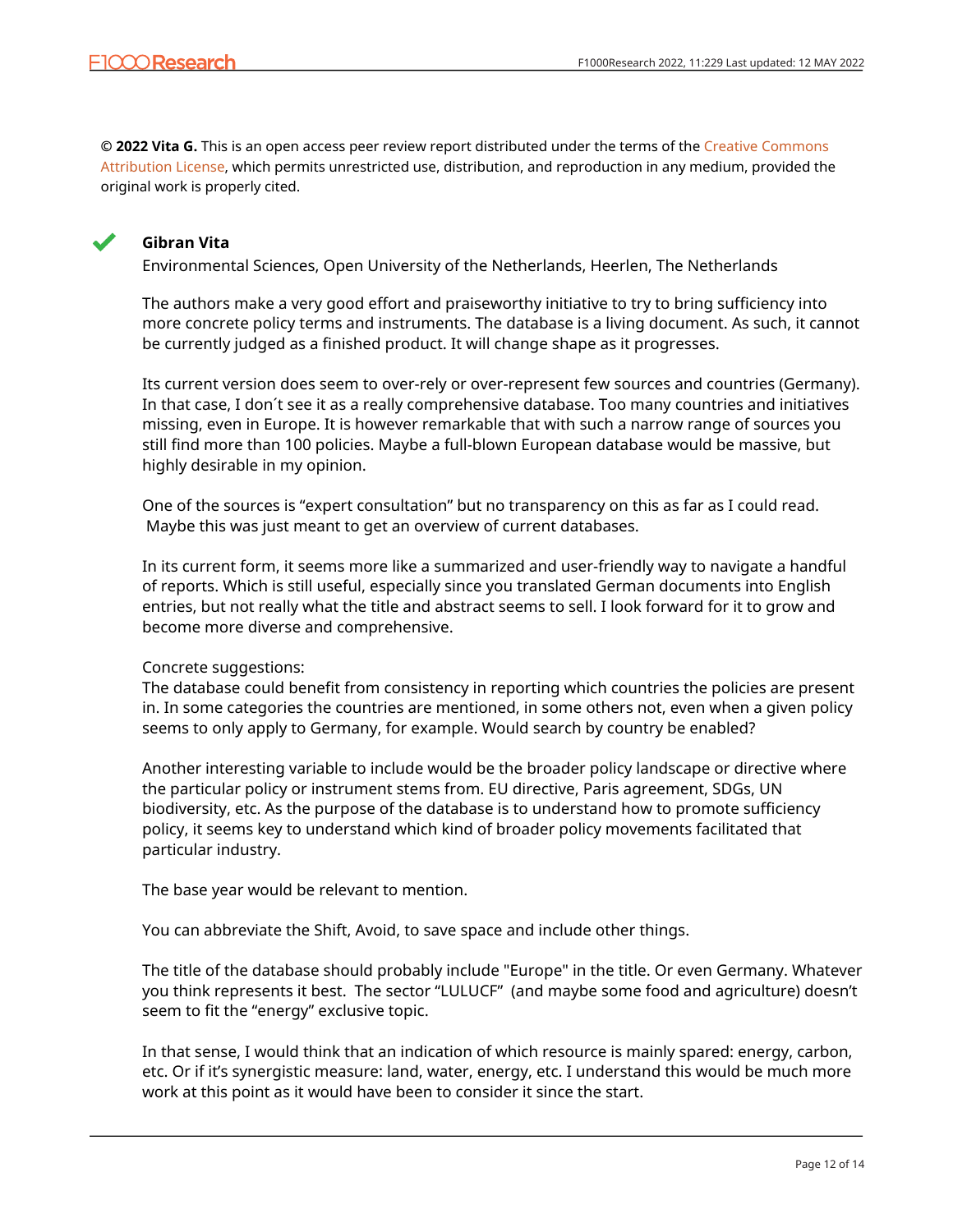Perhaps a more critical point: to make it more useful it would be helpful to have the "implementation challenges" or "complementary policies" to avoid loss of wellbeing or energy backfire. For example, ban of domestic flights might rise car demand if we don't have a massive train subsidy. Challenges of reducing meat would need more education on plant-based lifestyles or a ban on artificial chemicals of plant-based meat substitutes. We need to think from the policymaker viewpoint.

Would have been useful to breakdown the biggest categories: regulation, fiscal and economic into subcategories. For example "regulation: ban". All these are very broad. For example, if one is interested on looking at bans. The search bar could be used instead but not sure if it's working properly or if it's also looking in the reference document? For example, if I write "ban" I get some results but can't find the word "ban" in those entries.

What is the plan to make it grow and have a life of its own? There doesn't seem to be a way to submit entries. Most importantly, having experience in these kinds of projects I would not rely on the good will of people to submit entries.

I strongly suggest the authors to consider a massive crowd-sourcing experiment where you extend authorship to many many more researchers and practitioners who are on top of this topic, maybe in exchange for min 5-10 entries. There is no limit to how many authors a database or paper can have. Might be a worthwhile experiment.

Great initiative and wish you success,

Gibran Vita

**Is the work clearly and accurately presented and does it cite the current literature?** Yes

**Is the study design appropriate and is the work technically sound?**

Yes

**Are sufficient details of methods and analysis provided to allow replication by others?** Partly

**If applicable, is the statistical analysis and its interpretation appropriate?**

Not applicable

**Are all the source data underlying the results available to ensure full reproducibility?** Yes

**Are the conclusions drawn adequately supported by the results?**

Yes

*Competing Interests:* No competing interests were disclosed.